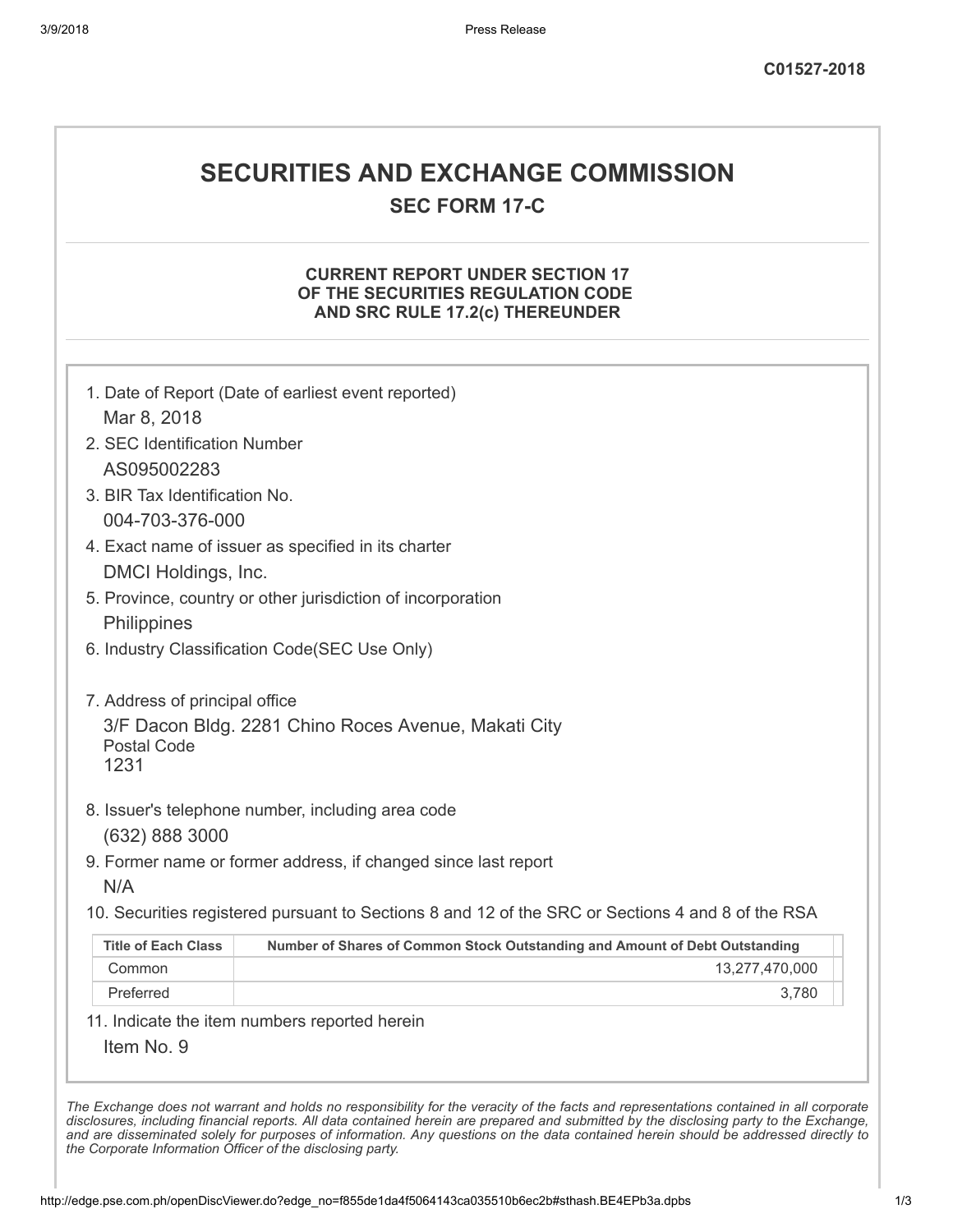3/9/2018 Press Release



## DMCI Holdings, Inc. DMC

### PSE Disclosure Form 4-31 - Press Release References: SRC Rule 17 (SEC Form 17-C) Section 4.4 of the Revised Disclosure Rules

Subject of the Disclosure

DMCI Holdings profits up 16% to P14.8B

Background/Description of the Disclosure